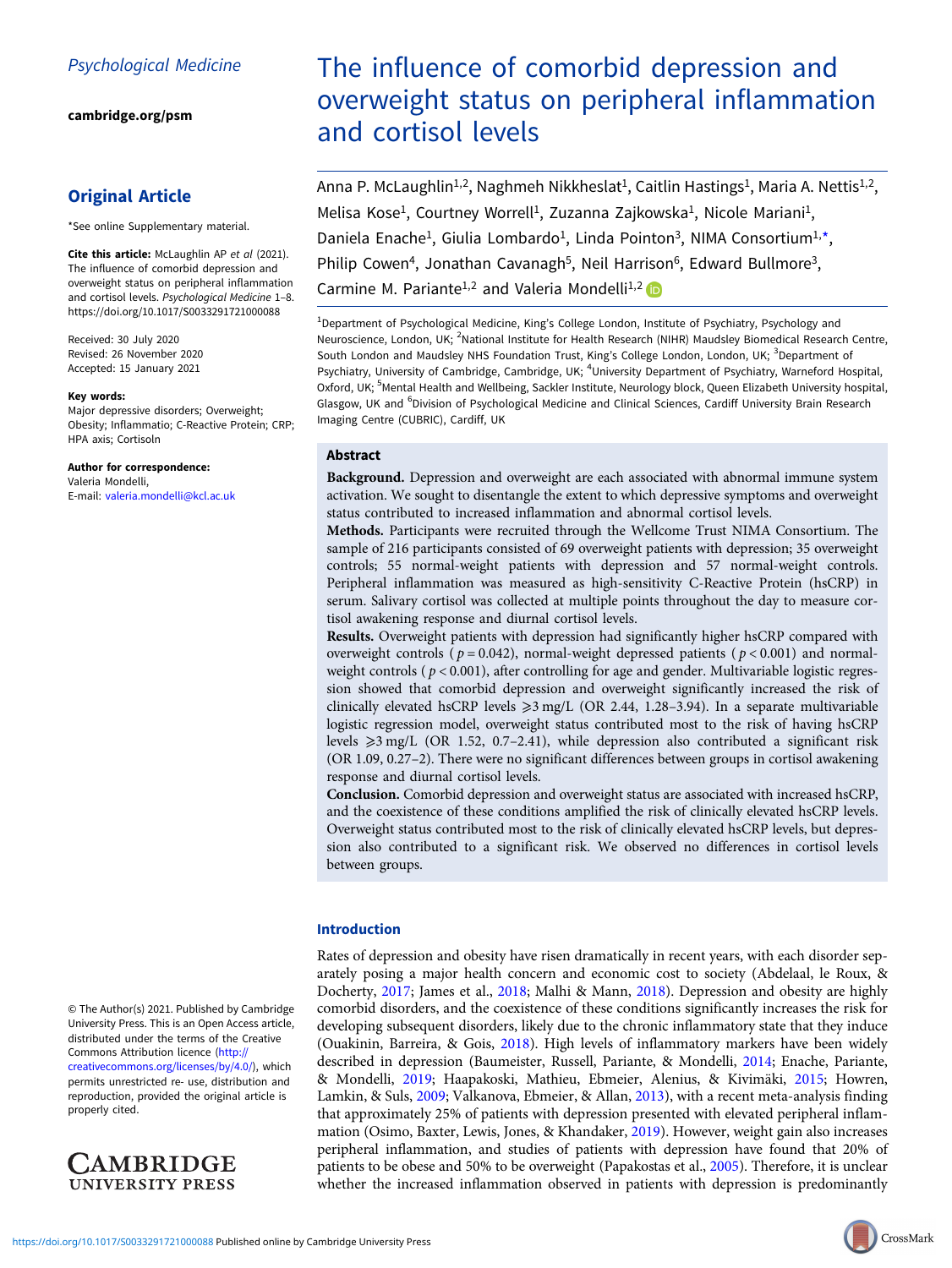due to the high rates of overweight and obesity in this group. As inflammation may be both a causal mechanism and potential treatment target for depressive symptoms, it is crucial to understand to what extent depression and weight gain each contribute to the increased inflammation observed in patients with depression (Ambrosio et al., [2018](#page-6-0)).

Inflammation likely plays a key role in modifying the bidirectional relationship between depression and obesity, but not all patients with depression demonstrate increased inflammation. Patients with depression who have both increased inflammation and metabolic disturbances may have a distinct 'immunometabolic' form of depression (Milaneschi, Lamers, Berk, & Penninx, [2020](#page-6-0)). This type of depression is a significant risk factor for weight gain and subsequent obesity (Hasler et al., [2004](#page-6-0)) and was specifically associated with increased peripheral levels of inflammatory markers, such as C-reactive protein (CRP) (Lamers et al., [2013\)](#page-6-0). Increased CRP levels have clinical relevance for depression (Miller & Raison, [2016](#page-6-0)), as CRP  $\geq 3$  mg/L was associated with an increased risk of developing depression later in life (Au, Smith, Gariepy, & Schmitz, [2015\)](#page-6-0), and a lack of response to antidepressant medication (Chamberlain et al., [2019;](#page-6-0) Zhang et al., [2019\)](#page-7-0). Conversely, reductions in body mass index (BMI) following weight loss interventions are associated with an improvement in depressive symptoms and lower CRP levels (Capuron et al., [2011;](#page-6-0) Perez-Cornago et al., [2014\)](#page-7-0). These data demonstrate the crucial role of inflammation, as measured by CRP, in the interface between depression and weight gain (Ambrosio et al., [2018\)](#page-6-0).

Depression with metabolic disturbances has also been associated with dysregulated hypothalamic-pituitary-adrenal (HPA) axis activity (Gold, [2015\)](#page-6-0). The HPA axis produces the antiinflammatory stress hormone cortisol, which is involved in regulating mood, metabolism, and circadian rhythms. Meta-analyses have suggested that patients with this subtype of depression have lower diurnal cortisol levels, meaning HPA axis hypoactivity (Juruena, Bocharova, Agustini, & Young, [2018](#page-6-0) Lamers et al., [2013\)](#page-6-0). In contrast, patients who exhibit the more classic symptoms of depression, such as reduced appetite and insomnia, tend to demonstrate HPA axis hyperactivity (Juruena et al., [2018;](#page-6-0) Lamers et al., [2013](#page-6-0)). This association was mechanistically supported by longitudinal studies finding that lower cortisol levels in children are associated with higher BMI at age 18 (Ruttle et al., [2014\)](#page-7-0), and that blunted cortisol responses lead to further weight gain and increased inflammation (Champaneri et al., [2013\)](#page-6-0). HPA axis hypoactivity may therefore be indicative of a pathophysiological process, capable of influencing mood and weight gain, which is unique to depressed patients with metabolic disturbances.

Research investigating inflammatory markers and their association with depressive symptoms in individuals with obesity is typically complicated by a high incidence of other inflammatory disorders, such as atherosclerosis, diabetes, cardiovascular disease, and hypertension (Upadhyay, Farr, Perakakis, Ghaly, & Mantzoros, [2018\)](#page-7-0). Once patients have developed comorbid depression and obesity, they become more vulnerable to developing subsequent inflammatory conditions. These conditions are associated with an increased risk of recurrent depressive episodes (Nigatu, Bultmann, & Reijneveld, [2015\)](#page-7-0), demonstrating the vicious cycle to which these patients may be liable. Therefore, it is vital to confirm the association between depressive symptoms and inflammation in a sample free of comorbid disorders, as the presence of other disorders may confound this relationship. It is also important to identify which subgroup of patients with depression are most vulnerable so that they can be prioritised for clinical interventions targeted at reducing their risk of developing further comorbidities.

Therefore, we investigated inflammatory mechanisms, in the form of pro-inflammatory hsCRP and anti-inflammatory cortisol, to determine how these biomarkers are associated with depression and overweight status. We also investigated whether the presence of comorbid depression and overweight increased inflammation to a clinically relevant level. Crucially, our study used a sample of patients with depression who were free of other comorbid disorders, with a comparison group of overweight controls, who were otherwise healthy.

This is the first study to explore differences in hsCRP levels and HPA axis activity in overweight individuals with and without depression, as well as normal-weight individuals with and without depression. Our cross-sectional study aimed to investigate: (1) whether overweight patients with depression had increased inflammation relative to all other groups; (2) what extent overweight status and depression status contributed to clinically elevated hsCRP levels  $\geq 3$  mg/L; (3) whether overweight patients with depression had lower diurnal cortisol levels relative to all other groups.

#### **Methods**

Clinical data, blood samples, and saliva samples were collected in a cross-sectional, observational design, as part of a multi-centre study investigating immune Biomarkers in Depression (BIODEP), through the Wellcome Trust Consortium for Neuroimmunology of Mood Disorders and Alzheimer's disease (NIMA). The study was approved by the Research Ethics Committee (National Research Ethics Service East of England, Cambridge Central, UK; approval number: 15/EE/0092). All procedures contributing to this work comply with the ethical standards of the relevant national and institutional committees on human experimentation and with the Helsinki Declaration of 1975, as revised in 2008. All participants provided written informed consent and underwent eligibility screening prior to taking part in any study procedures.

#### **Participants**

Participants were aged 25–50 years inclusive and recruited at five clinical research study centres (King's College London, Oxford, Cambridge, Brighton and Glasgow) from primary and secondary NHS health services and the general population. Participants were excluded if they (1) were pregnant or breastfeeding; (2) were underweight (defined as  $BMI < 18$ ); (3) were taking medication likely to compromise the interpretation of immunological data (including, but not limited to, statins, corticosteroids, antihistamines and anti-inflammatory medications); (4) met criteria for alcohol abuse, drug abuse or dependence in the last 6 months; (5) had participated in a clinical trial of an investigational drug within the last 12 months; (6) had lifetime history of any serious medical disorder likely to compromise the interpretation of immunological data; (7) had a recent infection or illness likely to compromise the interpretation of immunological data. Patients with depression were considered eligible if they met the criteria for major depressive disorder (MDD). Patients with depression were excluded if they had a lifetime history of bipolar disorder or non-affective psychosis. Healthy controls were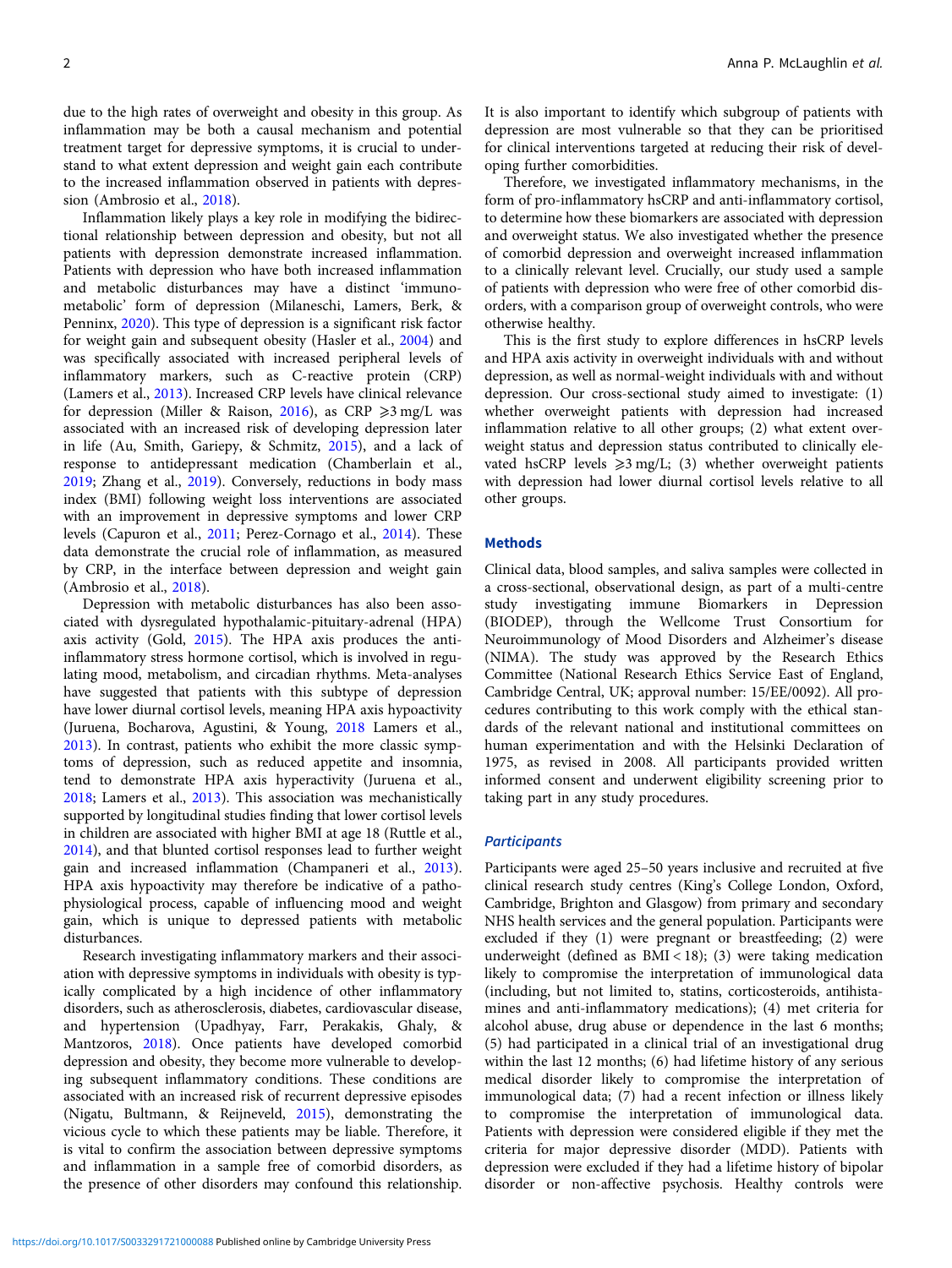considered eligible if they had no personal history of MDD or treatment with a monoaminergic antidepressant for depressive symptoms or any other indication, as well as no current or lifetime history of any major psychiatric disorder as defined by Diagnostic and Statistical Manual Version 5 (DSM-5).

# Sample groups

The current sample was selected from a larger sample of participants taking part in the BIODEP study, where participants were recruited based on their clinical response to antidepressants as described by our group previously (Chamberlain et al., [2019;](#page-6-0) Nikkheslat et al., [2019](#page-7-0)). For the purpose of the current study, participants from the BIODEP pool were grouped according to their BMI status (overweight participants with  $BMI \geq 25$ ) and then categorised these participants according to the presence of depression (MDD patients  $v$ . healthy controls).

### Demographic and clinical measures

Age, gender, smoking status, and medical history were documented by semi-structured clinical interviews. Height and weight were measured for calculation of BMI (kg/m<sup>2</sup>) and overweight status was defined as  $BMI \geq 25$ . History and diagnosis of MDD and other psychiatric disorders were assessed with the Structured Clinical Interview for DSM-5 (Kübler, [2013\)](#page-6-0). The severity of depressive symptoms was assessed using 17-item Hamilton Rating Scale for Depression (HAM-D) (Hamilton, [1960\)](#page-6-0).

#### High sensitivity C-Reactive Protein (hsCRP)

Peripheral inflammation was measured as serum levels of hsCRP, which has been demonstrated as a reliable biomarker of inflammation associated with MDD. Participants fasted for 8 h and abstained from strenuous exercise for 72 h prior to their blood draw, which was carried out between 8:00 and 10:00. Blood samples were collected in clotting tubes, allowed to coagulate at room temperature for 30–60 min, then centrifuged at 1600 Relative Centrifugal Force for 15 min. The serum samples were separated and transported to a central laboratory (Q2 solutions) where they were analysed on the day of collection. Samples were exposed to anti-CRP-antibodies on latex particles, and the increase in light absorption due to complex formation was used to quantify hsCRP levels, using Turbidimetry on Beckman Coulter AU analysers. Inter and intra-assay coefficient of variations were <10%. The measure of hsCRP was calculated from one blood draw taken at the time of clinical assessment, for each participant. In line with previous studies, clinically elevated hsCRP levels were defined as hsCRP  $\geq$ 3 mg/L (Miller & Raison, [2016](#page-6-0); Pearson et al., [2003](#page-7-0)).

# Salivary cortisol

Participants were issued with the materials and instructions for collecting the saliva samples at the time of their clinical interview. Our previously published literature describes the collection procedure for saliva samples in more detail (Nikkheslat et al., [2019\)](#page-7-0). Using salivette sampling devices (Sarstedt, Leicester, UK), samples were self-collected by participants at home at six-time points throughout the day; at awakening, 15, 30, and 60 min after awakening, 12:00 and at 20:00. Individuals who described problems during sample collection in the self-recorded questionnaire, or who did not respect the time-intervals required, were

removed from the analysis. The current study included only participants who completed saliva sample collections accurately and who provided an adequate amount of saliva for cortisol measurement. Salivary cortisol levels were measured using a commercially available high-sensitivity salivary cortisol enzyme immunoassay kit from Salimetrics. SoftMax Pro 4.8 software was used to calculate the cortisol values, following a 4-parameter fit. The analytical sensitivity was set to 0.19 nmol/L. Inter and intra-assay coefficient of variations ranged from 8 to 10% and 6–10%, respectively. To investigate the activity and responsiveness of the HPA axis, we first compared the mean values at the various time points of salivary cortisol collection; and secondly, we calculated the area under the curve with respect to the increase (AUCi) for the cortisol awakening response using the four-time points of 0, 15, 30, and 60 min after awakening; and the area under the curve with respect to the ground (AUCg) for the diurnal cortisol using the three points: awakening, noon and 20:00. AUCg indicated the total amount of cortisol produced and overall HPA axis activity during the day. AUCi indicated the variation (either positive or negative) in cortisol concentration and thus signified the HPA axis reactivity and response to the stress of awakening. The formulas for the calculations of the AUC were derived from the trapezoidal formula introduced by Pruessner et al. (Pruessner, Kirschbaum, Meinlschmid, & Hellhammer, [2003](#page-7-0)).

### Statistical analysis

All statistical analyses were performed using R software, version 4.0.0. Data were evaluated for normality and logarithmic transformed if required. To assess group differences in demographic variables, Chi-squared or Kruskal–Wallis tests were used, as appropriate. To address the first hypothesis, group differences in logarithmic-transformed hsCRP levels were assessed using twoway analysis of covariance (ANCOVA), with group and gender as factors and age as a covariate. Pairwise comparisons were carried out using the False Discovery Rate (FDR) correction, with the alpha set at 0.05 (5%). Effect size differences in hsCRP groups relative to the normal-weight controls were calculated using Cohen's d. To address the second hypothesis, two models of multivariable logistic regression were used. The first assessed how much risk comorbid depression and overweight contributed to the hsCRP levels  $\geq 3$  mg/L relative to other participant groups, with age and gender as covariates. The second assessed how much risk depression and overweight status ( $\text{BMI} \geq 25$ ) separately contributed to hsCRP levels  $\geq$ 3 mg/L, with age and gender as covariates. To address the third hypothesis, group differences in cortisol awakening response (AUCi) and logarithmic-transformed diurnal cortisol (AUCg) were assessed using two-way ANCOVA, with adjustment for age and gender. The threshold for statistical significance of all tests was defined as two-tailed  $p \le 0.05$ .

#### Results

# Sample demographics

The demographic and clinical characteristics of the sample are presented in [Table 1.](#page-3-0) Age and gender were significantly different between groups, while ethnicity and smoking status were similar across groups, in both samples. Although the proportion of smokers were not significantly different between groups, we repeated all analyses excluding smokers to determine if smoking status significantly influenced hsCRP and cortisol levels. As the direction of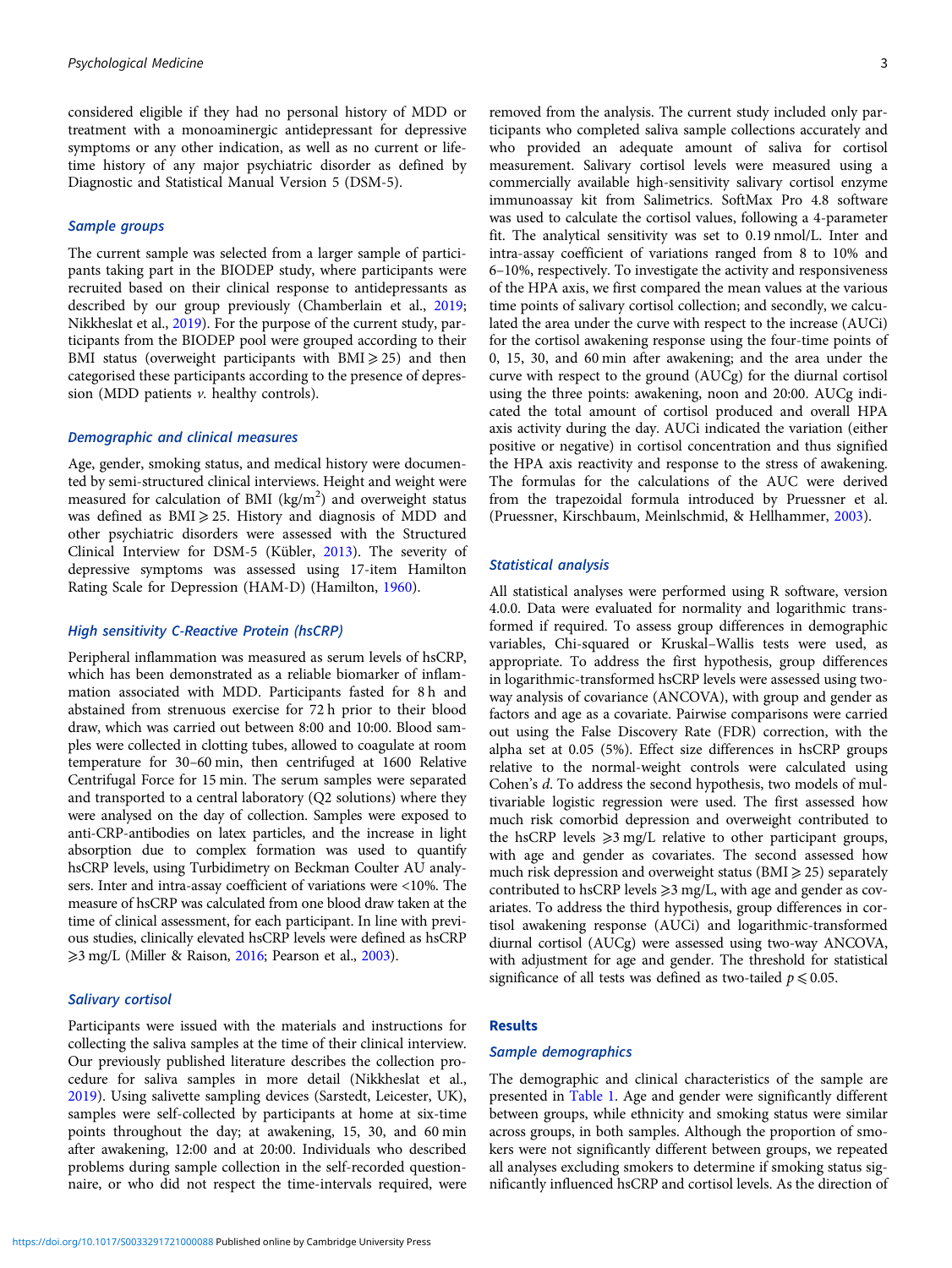<span id="page-3-0"></span>

|  |  |  |  | Table 1. Comparison of sample groups |  |  |
|--|--|--|--|--------------------------------------|--|--|
|--|--|--|--|--------------------------------------|--|--|

|                                                           | Groups                              |                                 |                                        |                                    |               | Group tests |  |
|-----------------------------------------------------------|-------------------------------------|---------------------------------|----------------------------------------|------------------------------------|---------------|-------------|--|
| Variables                                                 | Overweight & depressed,<br>$N = 69$ | Overweight control,<br>$N = 35$ | Normal weight & depressed,<br>$N = 55$ | Normal weight control,<br>$N = 57$ | Statistic     | p           |  |
| Demographics                                              |                                     |                                 |                                        |                                    |               |             |  |
| Median age in years, (range)                              | $38(25-50)$                         | $38(25-48)$                     | $32(25-50)$                            | $30(24-50)$                        | $K = 18.368$  | < 0.001     |  |
| Gender, female (%)                                        | 43 (62.3%)                          | 17 (48.6%)                      | 40 (72.7%)                             | 44 (77.2%)                         | $x^2$ = 9.495 | 0.023       |  |
| BMI (range)                                               | 28.8 (25.3-47.8)                    | 28.4 (25-35.6)                  | $22.1(18.1-24.9)$                      | 22.4 (18.4-24.9)                   | $K = 161.87$  | < 0.001     |  |
| Ethnicity, white (%)                                      | 63 (91.3%)                          | 29 (82.9%)                      | 45 (81.8%)                             | 45 (78.9%)                         | $x^2$ = 4.102 | 0.251       |  |
| Smoking status, smoker (%)                                | 11 (15.9%)                          | $3(8.6\%)$                      | 11 (20%)                               | $6(10.5\%)$                        | $x^2$ = 3.199 | 0.362       |  |
| Clinical                                                  |                                     |                                 |                                        |                                    |               |             |  |
| Median HAM-D<br>total score (range)                       | $19(14-31)$                         | $0(0-5)$                        | $18(14-26)$                            | $0(0-7)$                           | $K = 162.83$  | < 0.001     |  |
| Currently on antidepressants (%)                          | 47 (68.1%)                          | <b>NA</b>                       | 39 (70.9%)                             | <b>NA</b>                          | $x^2$ = 0.019 | 0.889       |  |
| Mean age of depression onset $\pm$ s.p.                   | $24.6 \pm 9.8$                      | <b>NA</b>                       | $25.2 \pm 9.4$                         | <b>NA</b>                          | $F = 1.617$   | 0.206       |  |
| hsCRP                                                     |                                     |                                 |                                        |                                    |               |             |  |
| Median hsCRP (range)                                      | $2.2(0.2-15.3)$                     | $1.3(0.2-11.8)$                 | $0.7(0.2-8.8)$                         | $0.5(0.2-5.2)$                     | $K = 43.725$  | < 0.001     |  |
| Mean $log hscRP$ mg/L $\pm$ s.p.                          | $0.28 \pm 0.48$                     | $0.09 \pm 0.43$                 | $-0.12 \pm 0.42$ ,                     | $-0.25 \pm 0.35$                   | $F = 16.43$   | < 0.001     |  |
| Cohen's d effect size of hsCRP vs. normal weight controls | 1.25                                | 0.89                            | 0.35                                   |                                    |               |             |  |
| hsCRP $\geq$ 3 mg/L (%)                                   | 26 (37.7%)                          | 5(14.3%)                        | $6(10.9\%)$                            | $3(5.3\%)$                         | $x^2$ = 25.96 | < 0.001     |  |
| Salivary cortisol                                         |                                     |                                 |                                        |                                    |               |             |  |
| Mean CAR AUCi (nmol min/L) $\pm$ s.p.                     | $100.53 \pm 248.99$                 | $75.79 \pm 240.98$              | $41.62 \pm 240.43$                     | 86.46 ± 299.78                     | $F = 0.473$   | 0.701       |  |
| Mean $log AUCg$ (nmol $h/L$ ) ± s.p.                      | $1.65 \pm 0.18$                     | $1.66 \pm 0.23$                 | $1.72 \pm 0.2$                         | $1.7 \pm 0.26$                     | $F = 1.25$    | 0.293       |  |

BMI, body mass index; HAM-D, Hamilton Depression Rating Scale 17 for depressive symptoms; hsCRP, high sensitivity C-reactive protein; s.p., standard deviation; CAR, cortisol awakening response; AUCi, area under the curve w AUCg, area under the curve with respect to ground.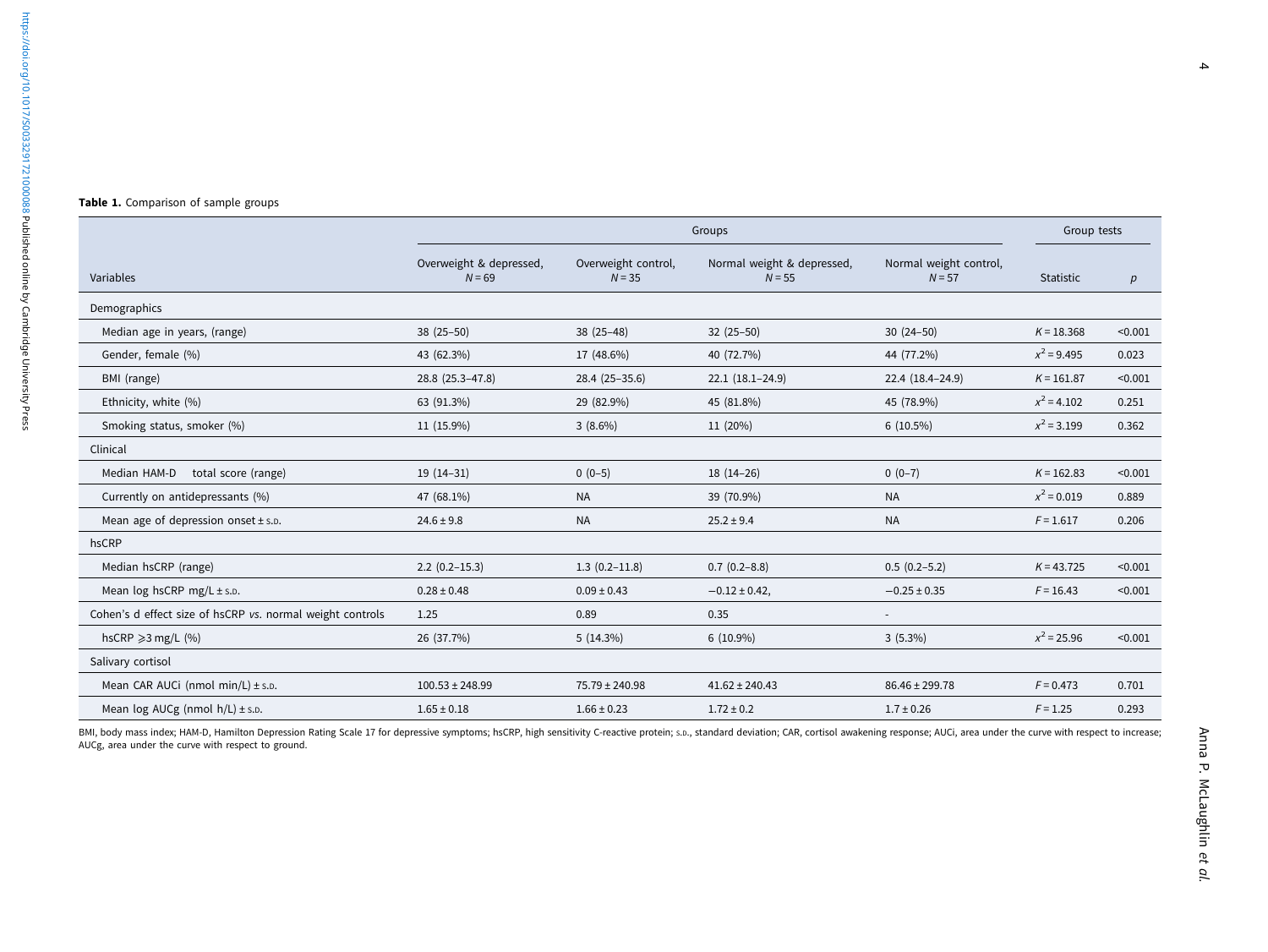the results did not change for any of the relevant tests after excluding smokers, we have reported results for the full sample, with the data for non-smokers presented in the supplement. A similar number of overweight patients with depression and normal-weight patients with depression were currently taking antidepressant medication (47 patients v. 39 patients,  $x^2 = 0.019$ ,  $p = 0.889$ ) and a two-way ANCOVA showed that both groups had a similar age of onset of depressive symptoms  $(F_{(1, 109)}) =$ 1.617,  $p = 0.206$ , with adjustment for age and gender.

# High sensitivity C-Reactive Protein

A two-way ANCOVA showed a significant effect of group on hsCRP, with adjustment for age and gender  $F_{(3, 211)} = 16.43$ ,  $p <$ 0.001. As there was no significant interaction between group and gender on hsCRP,  $F_{(3, 211)} = 1.4$ ,  $p = 0.245$ , pairwise comparisons with the FDR correction were carried out, comparing the main effects of group, but not gender. Overweight patients with depression had significantly higher hsCRP compared with overweight controls ( $p = 0.042$ ), normal weight depressed patients  $(p < 0.001)$ , and normal-weight controls  $(p < 0.001$ ; see [Fig. 1\)](#page-5-0). Within the group of overweight patients with depression, there were six individuals with extreme BMI values  $\geq 40$  indicating morbid obesity. When excluding these individuals from analysis, a two-way ANCOVA showed a significant effect of group on hsCRP, with adjustment for age and gender  $F_{(3, 201)} = 15.11$ ,  $p <$ 0.001. As there was no significant interaction between group and gender on hsCRP,  $F_{(3, 207)} = 1.36$ ,  $p = 0.257$ , pairwise comparisons with the FDR correction were carried out, comparing the main effects of group, but not gender. Overweight patients with depression had higher hsCRP compared with overweight controls at trend-level ( $p = 0.068$ ), and significantly higher hsCRP compared with normal weight depressed patients ( $p < 0.001$ ) and normal-weight controls ( $p < 0.001$ ).

Multivariable logistic regression analysis was performed to investigate whether group status contributed to the risk of having hsCRP ≥3 mg/L, after controlling for age and gender. Overweight patients with depression were at a significantly increased risk of having hsCRP  $\geq$ 3 mg/L [OR 2.44, 95% confidence interval (CI) 1.28 to 3.94,  $p < 0.001$ ], overweight controls did not have a significantly increased risk of hsCRP ≥3 mg/L (OR 1.51, 95% CI –0.33 to 2.87,  $p = 0.13$ ), normal-weight patients with depression did not have a significantly increased risk of hsCRP  $\geq 3$  mg/L (OR 1.08, 95% CI  $-0.6$  to 2.4,  $p = 0.28$ ), while normal-weight controls were at a significantly decreased risk of hsCRP ≥3 mg/L (OR −4.39, 95% CI −7.04 to −1.97, p < 0.001). Age and gender were not significantly associated with hsCRP  $\geq 3$  mg/L [OR 0.01, 95% CI −0.04 to 0.06, p = 0.621, OR 0.61, 95% CI  $-0.19$  to 1.47,  $p = 0.145$ , respectively].

Multivariable logistic regression analysis was also performed to investigate the association between depression and overweight status on hsCRP  $\geq$ 3 mg/L, after controlling for age and gender. Depression status was significantly associated with hsCRP  $\geq 3$  mg/L (OR 1.09, 95% CI 0.27 to 2.01,  $p = 0.013$ ) and overweight status was significantly associated with hsCRP  $\geq 3$  mg/L (OR 1.52, 95% CI 0.7 to 2.41,  $p < 0.001$ ). Age and gender were not significantly associated with hsCRP  $\geq$ 3 mg/L [OR 0.62, 95% CI −0.04 to 0.06,  $p = 0.647$ , OR 0.01, 95% CI –0.19 to 1.47,  $p = 0.137$ , respectively].

#### **Cortisol**

A two-way ANCOVA showed no significant differences between groups in CARi, after adjustment for age and gender,  $F_{(3, 162)} =$ 

0.473,  $p = 0.701$ . Similarly, a two-way ANCOVA showed no significant differences between groups in logarithmic-transformed AUCg, after adjustment for age and gender,  $F_{(3, 167)} = 0.719$ ,  $p = 0.542$ .

#### **Discussion**

To our knowledge, this is the first study to observe significantly higher hsCRP levels in overweight patients with depression relative to overweight controls, as well as depressed and nondepressed normal-weight participants. Of clinical relevance, overweight patients with depression had the highest risk for hsCRP levels  $\geq$ 3 mg/L, indicating clinically elevated peripheral inflammation. Our results demonstrate that coexisting depression and overweight may exacerbate peripheral inflammation and highlights the urgent need to optimise treatment strategies for these patients. We observed no differences in HPA axis activity between groups.

Our findings regarding elevated hsCRP levels in overweight patients with depression are consistent with previous studies in normal-weight patients with depression and obese patients with depression (Haapakoski et al., [2015;](#page-6-0) Rethorst, Bernstein, & Trivedi, [2014](#page-7-0)). Of note, our study design separating overweight and normal-weight participants, from those with and without depression, was able to demonstrate the separate and comorbid association between these disorders and hsCRP levels  $\geq 3$  mg/L. Peripheral inflammation is believed to initiate and perpetuate a range of sickness-related behaviour, such as fatigue, weakness, malaise, sleep, and disturbed appetite (Dantzer, [2006](#page-6-0)), which may further maintain the vicious cycle between weight gain and depressive symptoms. The increased risk for overweight patients with depression to have clinically elevated hsCRP  $\geq$ 3 mg/L is concerning, as CRP is a predictor of all-cause mortality (Li et al., [2017](#page-6-0)). Increased mortality and risk of developing subsequent comorbid disorders in patients with depression place a substantial burden on healthcare infrastructure and the economy (Tremmel, Gerdtham, Nilsson, & Saha, [2017\)](#page-7-0), in addition to reduced quality of life for these individuals (Nigatu, Reijneveld, de Jonge, van Rossum, & Bultmann, [2016](#page-7-0)). Answering the question of whether depression or weight gain contributed more to inflammation was identified as a key objective by a recent meta-analysis (Ambrosio et al., [2018\)](#page-6-0), so that research for this field can progress into therapeutic interventions designed to break the cyclic pattern between these disorders.

Testing CRP levels in overweight patients with depression could be useful for recommending adjunct anti-inflammatory treatments or predicting their likelihood of developing additional comorbidities in the future. Indeed, several clinical trials have observed that higher BMI at baseline predicted a poorer response to antidepressant treatments (Jha et al., [2018;](#page-6-0) Uher et al., [2009](#page-7-0)), while we have previously shown that immune-metabolic status was associated with a poorer response to antipsychotic medication in individuals with psychosis (Nettis et al., [2019](#page-6-0)). Antiinflammatory drugs improve the therapeutic action of antidepressants (Bai et al., [2020](#page-6-0); Haroon, Raison, & Miller, [2012](#page-6-0)), which could be particularly useful in the context of chronically inflamed overweight patients with depression. Overweight patients with hsCRP  $\geq$ 3 mg/L may prove ideal criterion to test this, as stratifying patients to specific treatments according to inflammatory markers seems to improve treatment response (Cuthbert & Insel, [2013;](#page-6-0) Kohler, Krogh, Mors, & Benros, [2016](#page-6-0)).

The lack of significant differences between groups in HPA axis activity was surprising, as HPA axis dysregulation has been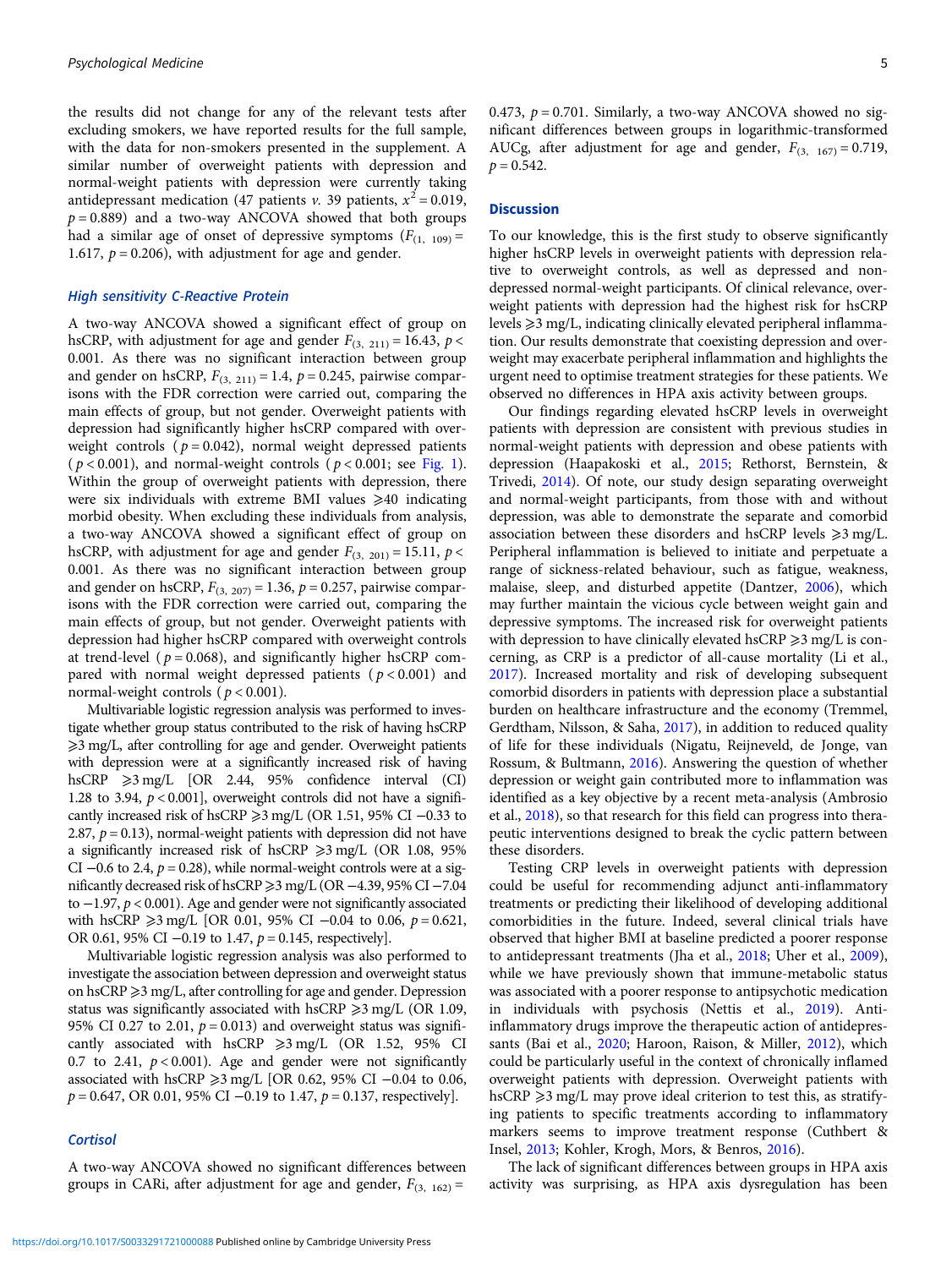# Estimated marginal means of log-hsCRP by group Anova,  $F(3,211) = 16.43$ ,  $p = 0.0001$ ,  $\eta_0^2 = 0.19$

<span id="page-5-0"></span>

Fig. 1. Estimated marginal means of log transformed hsCRP levels for each group. A two-way ANCOVA showed a significant effect of group on log hsCRP, with adjustment for age and gender  $F_{(3, 211)} = 16.43$ ,  $p < 0.001$ . Significance of pairwise comparisons, with the False Discovery Rate correction set at 5%, are shown within the figure.

implicated in both obesity and depression (Incollingo Rodriguez et al., [2015](#page-6-0)), however, the nature of the dysregulation is not always consistent. A systematic review comparing atypical depression with the melancholic (typical) presentation, found that atypical patients demonstrated lower cortisol relative to melancholic patients, but not so low that they were significantly different from controls (Juruena et al., [2018](#page-6-0)). In contrast, our study observed no differences in cortisol levels, despite hsCRP levels varying dramatically between groups. Dysregulation of the HPA axis may change over illness course, with hypotheses suggesting that at first cortisol levels are highly responsive to peripheral inflammation, but over time this responsivity declines (Gold, [2015;](#page-6-0) Perrin, Horowitz, Roelofs, Zunszain, & Pariante, [2019\)](#page-7-0). Another explanation is that specific symptoms are responsible for changes in HPA axis activity (Iob, Kirschbaum, & Steptoe, [2020\)](#page-6-0), and that antidepressant use additionally modifies HPA axis activity, as our group recently observed (Nikkheslat et al., [2019\)](#page-7-0). Ultimately, our sample of patients may have been too heterogeneous in terms of depressive symptoms, antidepressant use and illness course to identify group differences.

Our study design was substantially strengthened by our strict exclusion criteria, encompassing recent illnesses and comorbid disorders, such as atherosclerosis, diabetes, and cardiovascular disease, which often confounds research in patients with obesity. We also excluded patients taking medications that could influence immunological data, such as statins, corticosteroids, antihistamines, anti-inflammatory medications Additionally, the direction of our results was maintained after we removed smokers and individuals with extreme BMI values  $\geq 40$ , suggesting that our findings are robust. Our study was limited by a lack of additional body composition and clinical measures, as these would have enabled us to define an immune-metabolic subgroup of patients within our sample. However, using overweight status as defined by BMI has high translational value for clinical settings. Our sample consisted of predominantly white participants, which limits the generalisability of the results. Our study could have been improved by the measurement of lifestyle factors, particularly

physical activity, sleep and diet, as these factors may confound the relationship between depression and weight gain (Schmidt et al., [2015](#page-7-0)). Future studies should be designed to include more diverse participant samples and adjust for lifestyle factors as covariates as they may explain some of the heterogeneity in the association between depressive symptoms and inflammation.

Chronic inflammation is likely a key modifier in the vicious cycle between depressive symptoms and weight gain. If the cycle can be reversed, meaning that a reduction in depressive symptoms is accompanied by healthy behaviour such as exercise and healthy eating, which indirectly reduces inflammation and leads to excess weight loss, this would result in a better quality of life for patients and a vast reduction in global healthcare burdens and economic cost (Jantaratnotai, Mosikanon, Lee, & McIntyre, [2017;](#page-6-0) Nigatu et al., [2016;](#page-7-0) Tremmel et al., [2017](#page-7-0)). Ultimately, our data suggest that depression and overweight are separately associated with increased inflammation, but this association is amplified when these conditions coexist. Patients with depression with  $BMI \geq 25$  would likely benefit from further research to determine if a higher level of clinical support or antiinflammatory treatment approaches could potentially improve depressive symptoms and reduce the risk of developing further comorbidities in this subgroup of patients.

Supplementary material. The supplementary material for this article can be found at <https://doi.org/10.1017/S0033291721000088>

Acknowledgements. This research has been supported by the National Institute for Health Research (NIHR) Mental Health Biomedical Research Centre at South London and Maudsley NHS Foundation Trust and King's College London. The views expressed are those of the authors and not necessarily those of the NHS, the NIHR or the Department of Health. The authors would like to thank the research team at Brighton, Cambridge, Glasgow, King's College London and Oxford; and all the study participants without whom this work would not have been possible and completed. The members of NIMA Consortium are thanked and acknowledged (see Annex). VM is supported by MQ: Transforming Mental Health (Grant: MQBF1) and by the Medical Research Foundation (Grant: MRF-160–0005). This work was supported by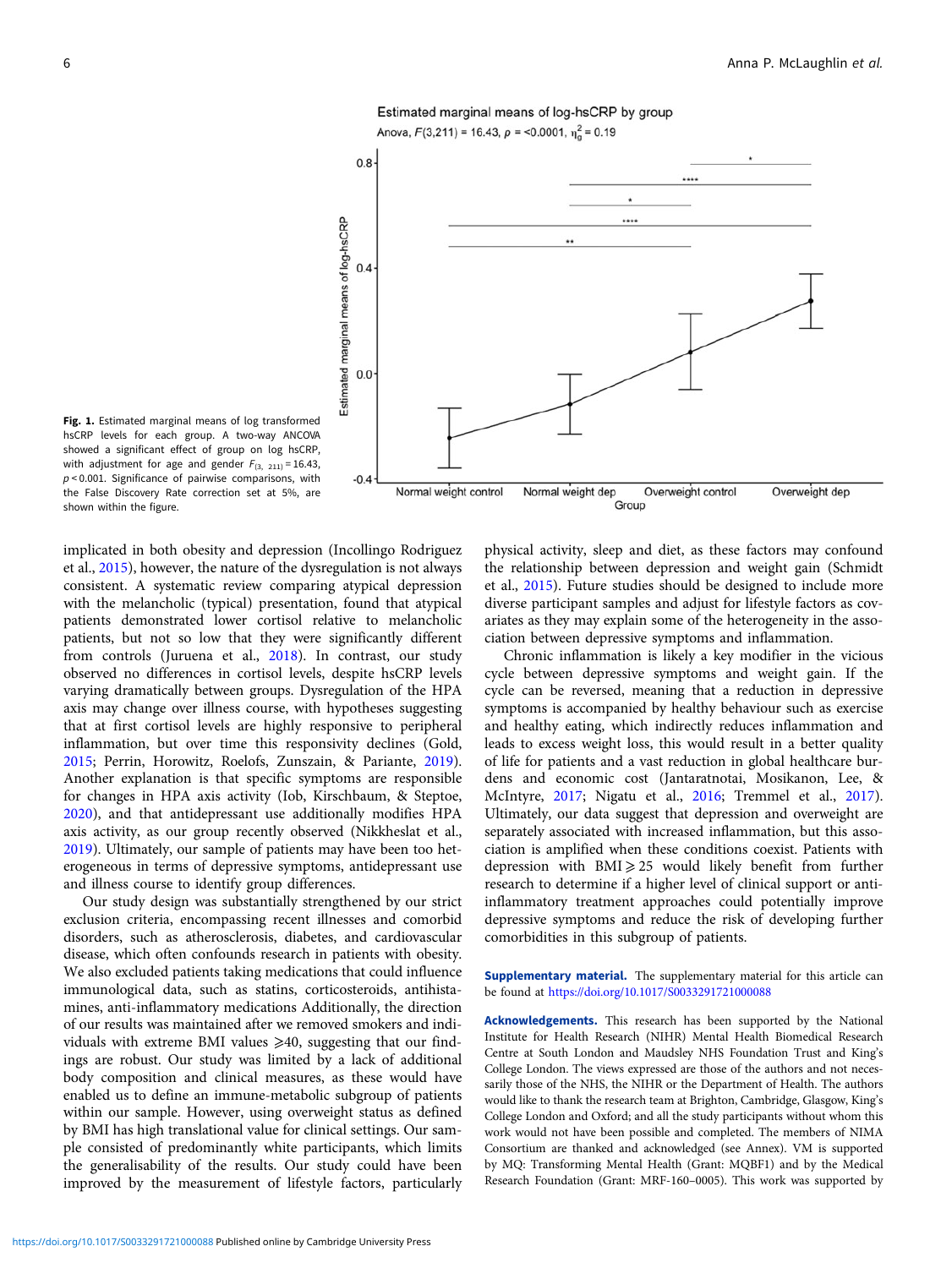<span id="page-6-0"></span>the NIHR Cambridge Biomedical Research Centre (Mental Health). This work was funded by a grant from the Wellcome Trust (Grant number: 104025/Z/14/ Z) to the NIMA Consortium, which is also funded by Janssen, GlaxoSmithKline, Lundbeck and Pfizer. Recruitment of patients was supported by the National Institute of Health Research (NIHR) Clinical Research Network: Kent, Surrey and Sussex & Eastern. The work is also supported by the Medical Research Council (UK) MR/J002739/1 and the Commission of European Communities Seventh Framework Programme (Collaborative Project Grant Agreement no. 22963, Mood Inflame); and partly funded by the NIHR/Wellcome Trust, King's Clinical Research Facility and the NIHR Biomedical Research Centre (and Dementia Unit) at South London and Maudsley NHS Foundation Trust and King's College London.

Conflict of interest. SRC consults for Cambridge Cognition and Shire; and his input in this project was funded by a Wellcome Trust Clinical Fellowship (110049/Z/15/Z). ETB was employed half-time by GlaxoSmithKline, and held stock in GSK, until May 2019; he has since worked full time for University of Cambridge; he was holding stock (not currently) in GSK. ETB is an NIHR Senior Investigator. NAH consults for GSK. PdB, DJ and WCD are employees of Janssen Research & Development, LLC., of Johnson & Johnson, and hold stock in Johnson & Johnson. The other authors report no financial disclosures or potential conflicts of interest.

#### References

- Abdelaal, M., le Roux, C. W., & Docherty, N. G. (2017). Morbidity and mortality associated with obesity. The Annals of Translational Medicine, 5(7), 161. doi: 10.21037/atm.2017.03.107
- Ambrosio, G., Kaufmann, F. N., Manosso, L., Platt, N., Ghisleni, G., Rodrigues, A. L. S., … Kaster, M. P. (2018). Depression and peripheral inflammatory profile of patients with obesity. Psychoneuroendocrinology, 91, 132–141. doi: 10.1016/j.psyneuen.2018.03.005
- Au, B., Smith, K. J., Gariepy, G., & Schmitz, N. (2015). The longitudinal associations between C-reactive protein and depressive symptoms: Evidence from the English Longitudinal Study of Ageing (ELSA). International Journal of Geriatric Psychiatry, 30(9), 976–984. doi: 10.1002/gps.4250
- Bai, S., Guo, W., Feng, Y., Deng, H., Li, G., Nie, H., … Tang, Z. (2020). Efficacy and safety of anti-inflammatory agents for the treatment of major depressive disorder: A systematic review and meta-analysis of randomised controlled trials. Journal of Neurology, Neurosurgery, and Psychiatry, 91(1), 21–32. doi: 10.1136/jnnp-2019-320912
- Baumeister, D., Russell, A., Pariante, C. M., & Mondelli, V. (2014). Inflammatory biomarker profiles of mental disorders and their relation to clinical, social and lifestyle factors. Social Psychiatry and Psychiatric Epidemiology, 49(6), 841–849. doi: 10.1007/s00127-014-0887-z
- Capuron, L., Poitou, C., Machaux-Tholliez, D., Frochot, V., Bouillot, J. L., Basdevant, A., … Clement, K. (2011). Relationship between adiposity, emotional status and eating behaviour in obese women: Role of inflammation. Psychological Medicine, 41(7), 1517–1528. doi: 10.1017/S0033291710001984
- Chamberlain, S. R., Cavanagh, J., de Boer, P., Mondelli, V., Jones, D. N. C., Drevets, W. C., … Bullmore, E. T. (2019). Treatment-resistant depression and peripheral C-reactive protein. British Journal of Psychiatry, 214(1), 11–19. doi: 10.1192/bjp.2018.66
- Champaneri, S., Xu, X., Carnethon, M. R., Bertoni, A. G., Seeman, T., DeSantis, A. S., … Golden, S. H. (2013). Diurnal salivary cortisol is associated with body mass index and waist circumference: The Multiethnic Study of Atherosclerosis. Obesity (Silver Spring), 21(1), E56–E63. doi: 10.1002/oby.20047
- Cuthbert, B. N., & Insel, T. R. (2013). Toward the future of psychiatric diagnosis: The seven pillars of RDoC. BMC Medicine, 11, 126. doi: 10.1186/ 1741-7015-11-126
- Dantzer, R. (2006). Cytokine, sickness behavior, and depression. Neurologic Clinics, 24(3), 441–460. doi: 10.1016/j.ncl.2006.03.003
- Enache, D., Pariante, C. M., & Mondelli, V. (2019). Markers of central inflammation in major depressive disorder: A systematic review and meta-analysis of studies examining cerebrospinal fluid, positron emission tomography and post-mortem brain tissue. Brain, Behavior, and Immunity, 81, 24–40. doi: 10.1016/j.bbi.2019.06.015
- Haapakoski, R., Mathieu, J., Ebmeier, K. P., Alenius, H., & Kivimäki, M. (2015). Cumulative meta-analysis of interleukins 6 and  $1\beta$ , tumour necrosis factor  $\alpha$  and C-reactive protein in patients with major depressive disorder. Brain, Behavior, and Immunity, 49, 206–215. doi: 10.1016/j.bbi.2015.06.001
- Hamilton, M. (1960). A rating scale for depression. Journal of Neurology, Neurosurgery, and Psychiatry, 23, 56–62. doi: 10.1136/jnnp.23.1.56
- Haroon, E., Raison, C. L., & Miller, A. H. (2012). Psychoneuroimmunology meets neuropsychopharmacology: Translational implications of the impact of inflammation on behavior. Neuropsychopharmacology, 37(1), 137–162. doi: 10.1038/npp.2011.205
- Hasler, G., P, D. S., Gamma, A., Milos, G., Ajdacic, V., Eich, D., … Angst, J. (2004). The associations between psychopathology and being overweight: A 20-year prospective study. Psychological Medicine, 34(6), 1047–1057.
- Howren, M. B., Lamkin, D. M., & Suls, J. (2009). Associations of depression with C-reactive protein, IL-1, and IL-6: A meta-analysis. Psychosomatic Medicine, 71(2), 171–186. doi: 10.1097/PSY.0b013e3181907c1b
- Incollingo Rodriguez, A. C., Epel, E. S., White, M. L., Standen, E. C., Seckl, J. R., & Tomiyama, A. J. (2015). Hypothalamic-pituitary-adrenal axis dysregulation and cortisol activity in obesity: A systematic review. Psychoneuroendocrinology, 62, 301–318. doi: 10.1016/ j.psyneuen.2015.08.014
- Iob, E., Kirschbaum, C., & Steptoe, A. (2020). Persistent depressive symptoms, HPA-axis hyperactivity, and inflammation: The role of cognitive-affective and somatic symptoms. Molecular Psychiatry, 25(5), 1130–1140. doi: 10.1038/s41380-019-0501-6
- James, S. L., Abate, D., Abate, K. H., Abay, S. M., Abbafati, C., Abbasi, N., … Murray, C. J. L. (2018). Global, regional, and national incidence, prevalence, and years lived with disability for 354 diseases and injuries for 195 countries and territories, 1990–2017: A systematic analysis for the global burden of disease study 2017. The Lancet, 392(10159), 1789–1858. doi: 10.1016/ s0140-6736(18)32279-7
- Jantaratnotai, N., Mosikanon, K., Lee, Y., & McIntyre, R. S. (2017). The interface of depression and obesity. Obesity Research & Clinical Practice, 11(1), 1–10. doi: 10.1016/j.orcp.2016.07.003
- Jha, M. K., Wakhlu, S., Dronamraju, N., Minhajuddin, A., Greer, T. L., & Trivedi, M. H. (2018). Validating pre-treatment body mass index as moderator of antidepressant treatment outcomes: Findings from CO-MED trial. Journal of Affective Disorders, 234, 34–37. doi: 10.1016/j.jad.2018.02.089
- Juruena, M. F., Bocharova, M., Agustini, B., & Young, A. H. (2018). Atypical depression and non-atypical depression: Is HPA axis function a biomarker? A systematic review. Journal of Affective Disorders, 233, 45–67. doi: 10.1016/ j.jad.2017.09.052
- Kohler, O., Krogh, J., Mors, O., & Benros, M. E. (2016). Inflammation in depression and the potential for anti-inflammatory treatment. Current Neuropharmacology, 14(7), 732–742. doi: 10.2174/ 1570159x14666151208113700
- Kübler, U. (2013). Structured clinical interview for DSM-IV (SCID). In M. D. Gellman & J. R. Turner (Eds.), Encyclopedia of behavioral medicine (pp. 1919–1920). New York, NY: Springer New York.
- Lamers, F., Vogelzangs, N., Merikangas, K. R., de Jonge, P., Beekman, A. T., & Penninx, B. W. (2013). Evidence for a differential role of HPA-axis function, inflammation and metabolic syndrome in melancholic versus atypical depression. Molecular Psychiatry, 18(6), 692–699. doi: 10.1038/mp.2012.144
- Li, Y., Zhong, X., Cheng, G., Zhao, C., Zhang, L., Hong, Y., … Wang, Z. (2017). Hs-CRP and all-cause, cardiovascular, and cancer mortality risk: A metaanalysis. Atherosclerosis, 259, 75–82. doi: 10.1016/j.atherosclerosis.2017.02.003
- Malhi, G. S., & Mann, J. J. (2018). Depression. The Lancet, 392(10161), 2299– 2312. doi: 10.1016/s0140-6736(18)31948-2
- Milaneschi, Y., Lamers, F., Berk, M., & Penninx, B. (2020). Depression heterogeneity and its biological underpinnings: Toward immunometabolic depression. Biological Psychiatry, 88(5), 369–380. 10.1016/j.biopsych.2020.01.014.
- Miller, A. H., & Raison, C. L. (2016). The role of inflammation in depression: From evolutionary imperative to modern treatment target. Nature Reviews Immunology, 16(1), 22–34. doi: 10.1038/nri.2015.5
- Nettis, M. A., Pergola, G., Kolliakou, A., O'Connor, J., Bonaccorso, S., David, A., … Mondelli, V. (2019). Metabolic-inflammatory status as predictor of